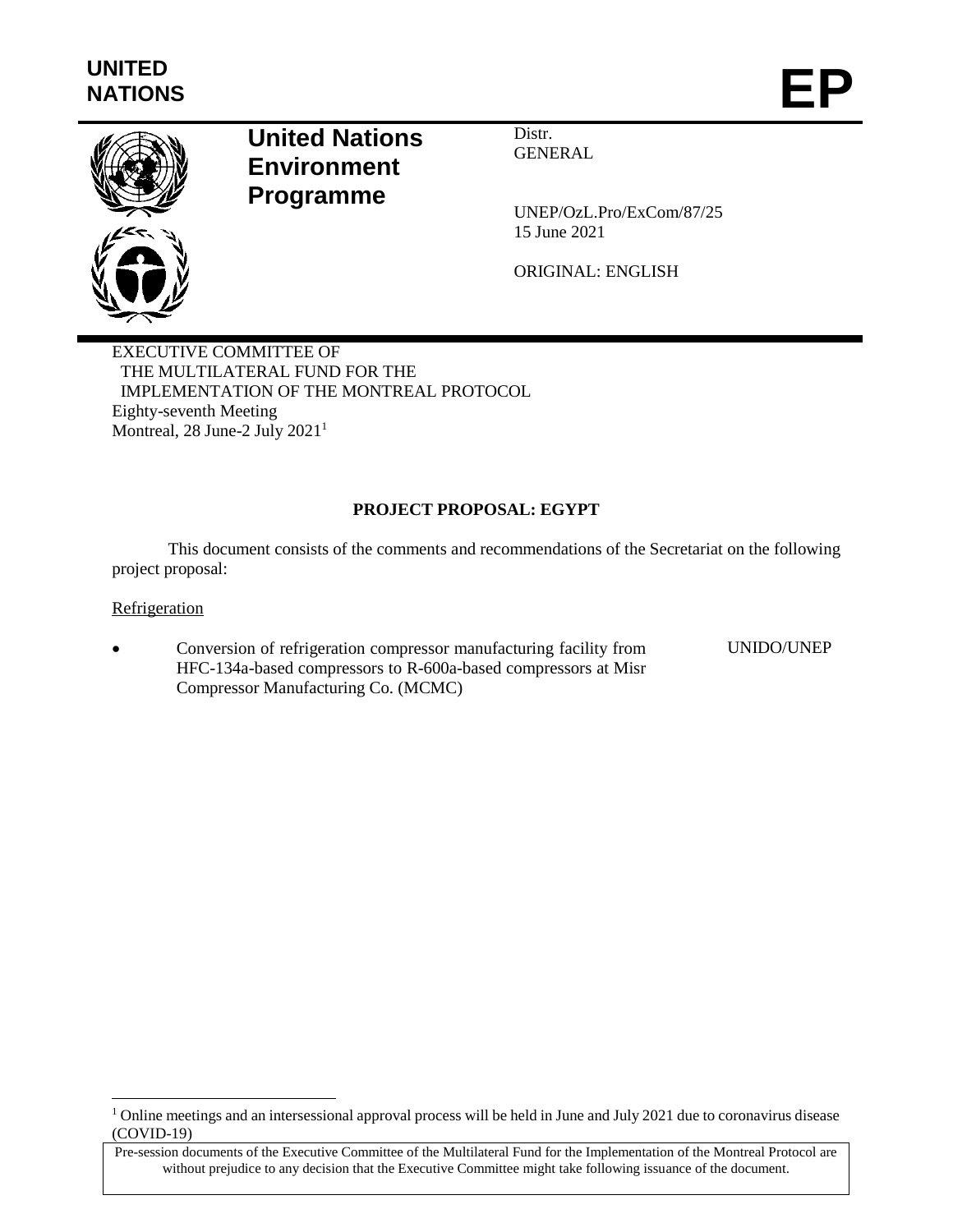# **PROJECT EVALUATION SHEET – NON-MULTI-YEAR PROJECT EGYPT**

### **PROJECT TITLE BILATERAL / IMPLEMENTING AGENCY**

| Conversion of refrigeration compressor manufacturing facility from         |            |
|----------------------------------------------------------------------------|------------|
| HFC-134a-based compressors to R-600a-baased compressors at Misr Compressor | UNIDO/UNEP |
| Manufacturing Co. (MCMC)                                                   |            |

**NATIONAL CO-ORDINATING AGENCY** Egyptian Environmental Affairs Agency

#### **LATEST REPORTED CONSUMPTION DATA FOR HFC ADDRESSED IN PROJECT A: ARTICLE-7 DATA (METRIC TONNES (MT))**

| <b>HFCs</b>                                    | mt           | n/a |
|------------------------------------------------|--------------|-----|
|                                                | $mt CO2$ -eq | n/a |
| <b>B. COUNTRY PROGRAMME SECTORAL DATA (MT)</b> |              |     |

| D. COUNTRI I ROGRAMME BECTORAL DATA (BIT)      |              |     |
|------------------------------------------------|--------------|-----|
|                                                | mt           | n/a |
| <b>HFCs</b>                                    | $mt CO2$ -eq | n/a |
|                                                |              |     |
|                                                | mt           | n/a |
| HFC consumption remaining eligible for funding | $mt CO2$ -eq | n/a |

| <b>CURRENT YEAR BUSINESS PLAN</b> | <b>Funding US \$</b> | <b>Phase-out</b> |         |
|-----------------------------------|----------------------|------------------|---------|
| <b>ALLOCATIONS</b>                | 1.605.000            | mt               | 50.00   |
|                                   |                      | $mt CO2$ -eq     | 214.500 |

| <b>PROJECT TITLE:</b>                                     |                                         | <b>MCMC</b> Egypt |
|-----------------------------------------------------------|-----------------------------------------|-------------------|
|                                                           | mt                                      | n/a               |
| HFC-134a used at enterprise                               | $mt CO2-eq$                             | n/a               |
| HFC-134a to be phased out through this project (indirect) | mt                                      | 150.00            |
|                                                           | $mt CO2-eq$                             | 214,500           |
|                                                           | mt                                      | 75.00             |
| HFC-134a alternative to be phased in: R-600a (indirect)   | $mt CO2$ -eq                            | 225               |
| Climate benefit                                           | $mt CO2-eq$                             | 214,500           |
| Project duration (months):                                |                                         | 24                |
| Initial amount requested (US \$)                          |                                         | 1,661,662         |
| Final project costs (US \$)                               |                                         |                   |
| Incremental capital cost                                  |                                         | 3,020,000         |
| Contingency (10 %)                                        |                                         | 302,000           |
| Incremental operating cost                                |                                         | $\theta$          |
| Total project cost                                        |                                         | 3,322,000         |
| Local ownership (%)                                       |                                         | 89.39             |
| Non-Article 5 export component (%)                        |                                         | 7.00              |
| Co-financing                                              |                                         | 1,664,000         |
| Requested grant (US \$)                                   |                                         | 1,305,536         |
| Cost-effectiveness                                        | US \$/kg                                | n/a               |
|                                                           | US $\frac{1}{2}$ mt CO <sub>2</sub> -eq | n/a               |
| Implementing agency support costs (US \$)                 |                                         | 91,388            |
| Total cost of project to Multilateral Fund (US \$):       |                                         | 1,396,923         |
| Status of counterpart funding (Y/N)                       |                                         | Y                 |
| Project monitoring milestones included (Y/N)              | $\overline{Y}$                          |                   |

|--|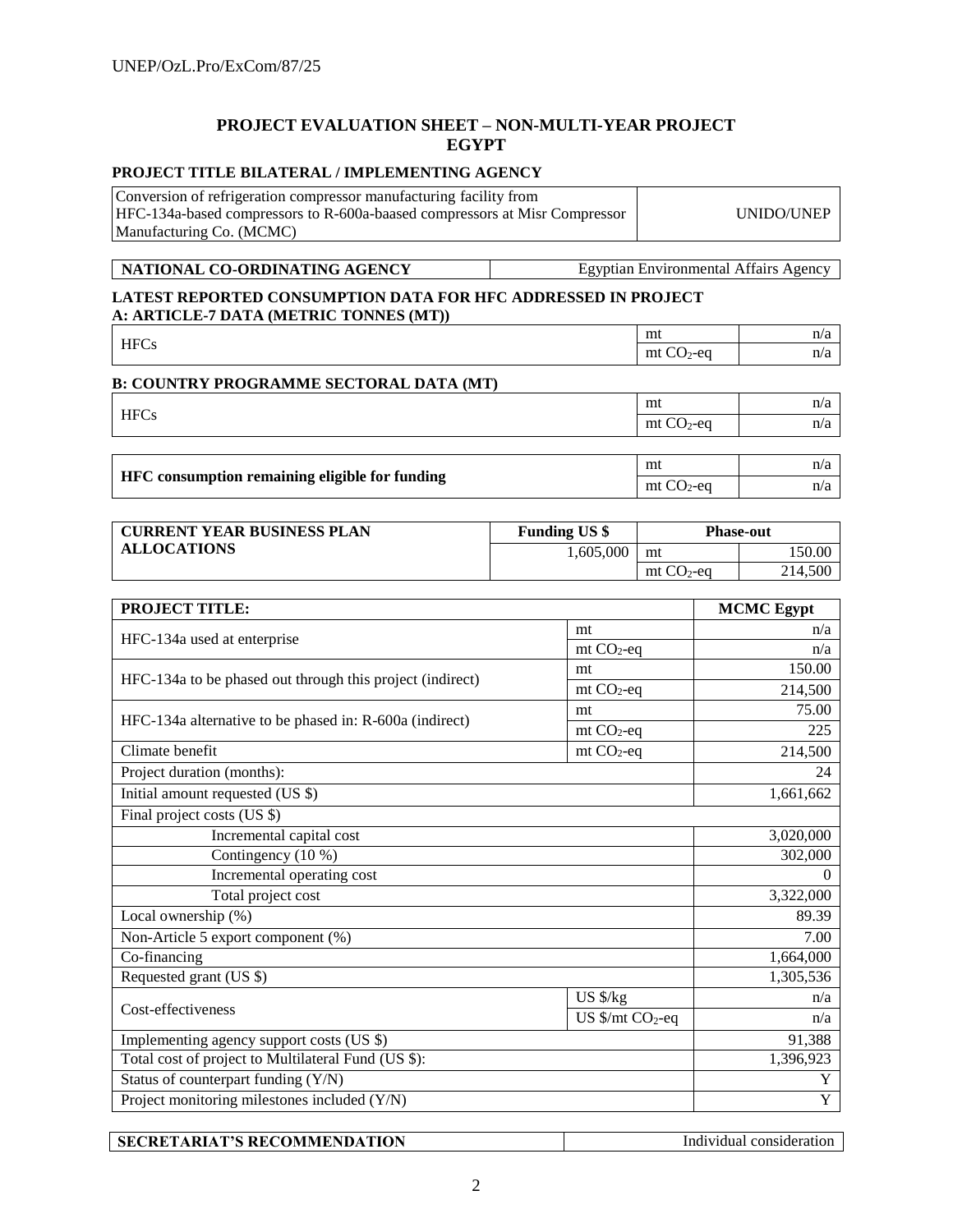# **PROJECT DESCRIPTION**

1. On behalf of the Government of Egypt, UNIDO has submitted a project proposal to convert the manufacturing of refrigeration compressors at Misr Compressor Manufacturing Co. (MCMC) from HFC-134a to R-600a, at a total cost of US \$1,852,600, as originally submitted, and an associated funding request of US \$1,781,158 from the Multilateral Fund, consisting of US \$1,608,662, plus agency support costs of US \$112,606 for UNIDO, and US \$53,000, plus agency support costs of US \$6,890 for UNEP. UNIDO submitted this project proposal without receiving preparation funding from the Multilateral Fund.

### Project objective

2. The project will convert the production of compressors for domestic and stand-alone commercial refrigeration equipment that work with HFC-134a as a refrigerant to compressors that work with R-600a. As approximately 84 per cent of the compressors manufactured by MCMC are for the local market, the project will support the local refrigeration manufacturing enterprises when they convert their production lines from HFC-134a to R-600a refrigerant.

### Sector background

3. Preliminary information gathered during project preparation indicates that the refrigeration industry in Egypt consists of more than 10 local enterprises that manufacture both domestic and stand-alone commercial refrigeration appliances, which include refrigerators, freezers, water dispensers, and othersmall products. These pieces of equipment are working with HFC-134a as refrigerant, with an estimated consumption above 150 metric tonnes (mt). The demand for such applications will rapidly increase in the coming years due to the ongoing development plan to build a number of new cities and settlements across the country, resulting with a potential increase of HFC-134a consumption to 300 mt.

4. The annual market demand for compressors in the domestic and commercial stand-alone refrigeration sector is approximately three million units, out of which one and a half million are imported from China, one million are imported from Brazil, and the remainder are mostly supplied by MCMC.

5. This information will be further verified and updated during the preparation of a sector plan for the phase-out of HFC-134 in the domestic and stand-alone commercial refrigeration sector.

### Enterprise background

l

6. MCMC, established in 1988, is the only manufacturer of hermetic compressors for household and commercial refrigeration appliances in Africa and the Middle East. Article 5 ownership of MCMC amounts to 89.39 per cent, while the International Finance Corporation owns the remaining 10.61 per cent of the enterprise's shares. Seven per cent of the enterprise's exports are destined for non-Article 5 countries.

7. MCMC produces a broad range of Low Back Pressure (LBP) and High/Medium Back Pressure (HMBP) compressors and condensing units from 1/8 horsepower (HP) up to 1/3 HP, with the trademark ZMC. Its annual maximum production capacity is two million units in two lines, although that capacity is not fully utilized. At the 8<sup>th</sup> meeting, the Government of Egypt submitted a project proposal for the conversion of MCMC manufacturing process from CFC-12 to HFC-134a-based compressors (EGY/REF/08/INV/08). <sup>2</sup> Production of HFC-134a-based compressors started in 1997. HFC-134a-based compressors have an average refrigerant charge of around 150 g for residential units, 200 g for commercial

<sup>&</sup>lt;sup>2</sup> The project was approved at a total funding of US \$2,800,000 allocated to the World Bank. It included procurement of compressor calorimeters, compressor life test stands, motor dynamometers, controlled ambient test cells, washing machines for steel parts and rubber parts, retooling, technology transfer and training. After completion of the conversion, a balance of US \$950,000 was returned to the Fund (at the  $17<sup>th</sup>$  and  $36<sup>th</sup>$  meetings).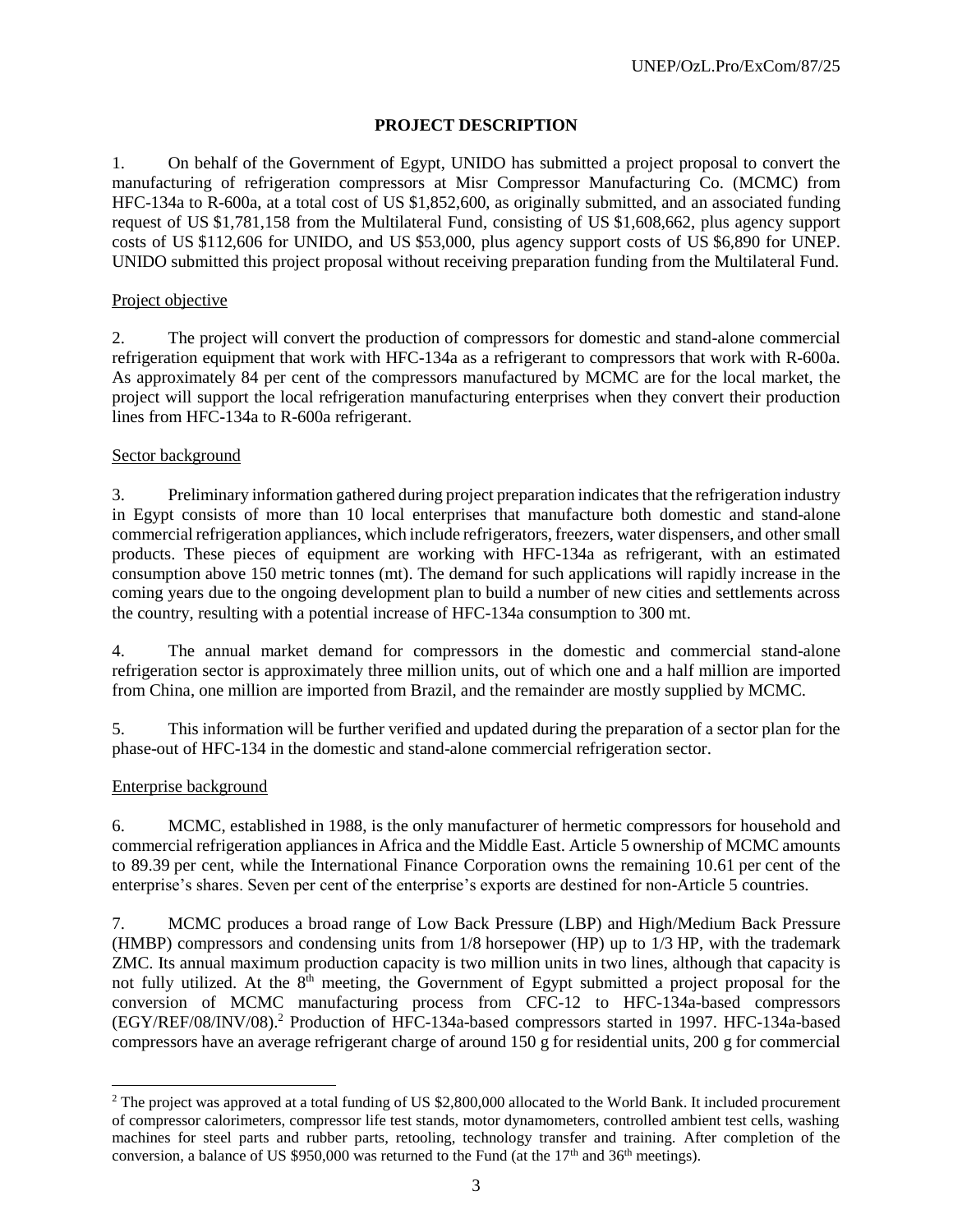units, and 50 g for water dispensers. MCMC plans to optimize its compressors, taking into account the energy-efficiency index and the coefficient of performance.

8. From 1996 to 2000, MCMC also produced approximately 200,000 R-600a-based compressors, mostly for domestic refrigerators that were exported to Europe; those compressors were produced based on the design and manufacturing process that is currently used for the HFC-134a-based compressors. Subsequently, MCMC discontinued the product due to its obsolescence (i.e., 25-year-old design) and high production costs. Since 2000, both manufacturing lines are producing exclusively HFC-134a-based compressors. Table 1 presents an overview of the production at MCMC.

| Year | <b>Domestic refrigeration</b> |         |        | <b>Commercial</b><br>refrigeration | <b>Total (domestic and</b><br>commercial) |                 | <b>Total</b> |
|------|-------------------------------|---------|--------|------------------------------------|-------------------------------------------|-----------------|--------------|
|      | Line 1                        | Line 2  | Line 1 | Line 2                             | Locally                                   | <b>Exported</b> |              |
| 2015 | 161,540                       | 161,543 | 69.233 | 69.233                             | 301,766                                   | 159.783         | 461,549      |
| 2016 | 170,740                       | 170.739 | 73.175 | 73.174                             | 363,144                                   | 124,684         | 487,828      |
| 2017 | 121.497                       | 121.497 | 52,070 | 52,070                             | 282,609                                   | 64.525          | 347,134      |
| 2018 | 134.050                       | 134,050 | 57,450 | 57.450                             | 303,000                                   | 80,000          | 383,000      |
| 2019 | 121,800                       | 121,800 | 52,200 | 52,200                             | 293,000                                   | 55,000          | 348,000      |
| 2020 | 175,000                       | 175,000 | 75,000 | 75,000                             | 420,000                                   | 80,000          | 500,000      |

9. In 2020, production increased by approximately 40 per cent from the 2019 output; MCMC forecast an increase to 600,000, 750,000, and one million units in the first, second and third year after the conversion, respectively. MCMC exports decreased from more than 500,000 units in 2009 to about 80,000 units in 2020, due to major customers in Europe and Algeria switching to R-600a-based equipment.

### Project description

10. MCMC aims to convert one of the two production lines manufacturing LBP models, from HFC-134a to R-600a. The conversion of the second production line to R-600a will be a part of the sector strategy to be included in the HFC phase-down plan for Egypt.

11. R-600a was selected as the alternative technology as it is a mature technology worldwide; it is already available in the local market; it has zero ODP and very low global-warming potential (GWP); it is more energy-efficient than HFC-134a-based technology; and its average market price is slightly lower than that of an HFC-134a-based compressor (due to larger swept volume and savings and the use of aluminium windings instead of copper windings in the electro-motor). Introducing locally manufactured R-600a-based compressors at a lower cost and the associated benefits of local manufacturing and servicing availability, shorter lead times, and local sourcing will encourage the local refrigeration manufacturers to shift to this technology.

12. The following changes are required in the manufacturing process to convert to R-600a-based compressors:

- (a) *Development of mechanical parts for a new pump:* including a set of fixtures for the assembly lines, a set of gauges for the new components, new crank case die, crankshaft die and fixtures, cylinder head group or fine blank valve plate, aluminium cylinder head die and fixtures, and plastic suction muffler;
- (b) *Modification of one electric motor production line:* including machine modification and fixture for stator tester, dies for new lamination with bolster plate, unload device and spare parts, modification of existing rotor dies to produce new rotor lamination, first stator line modification pack and insulation machine modification, main winding machine modification and inserting machine, intermediate forming, auxiliary winding machine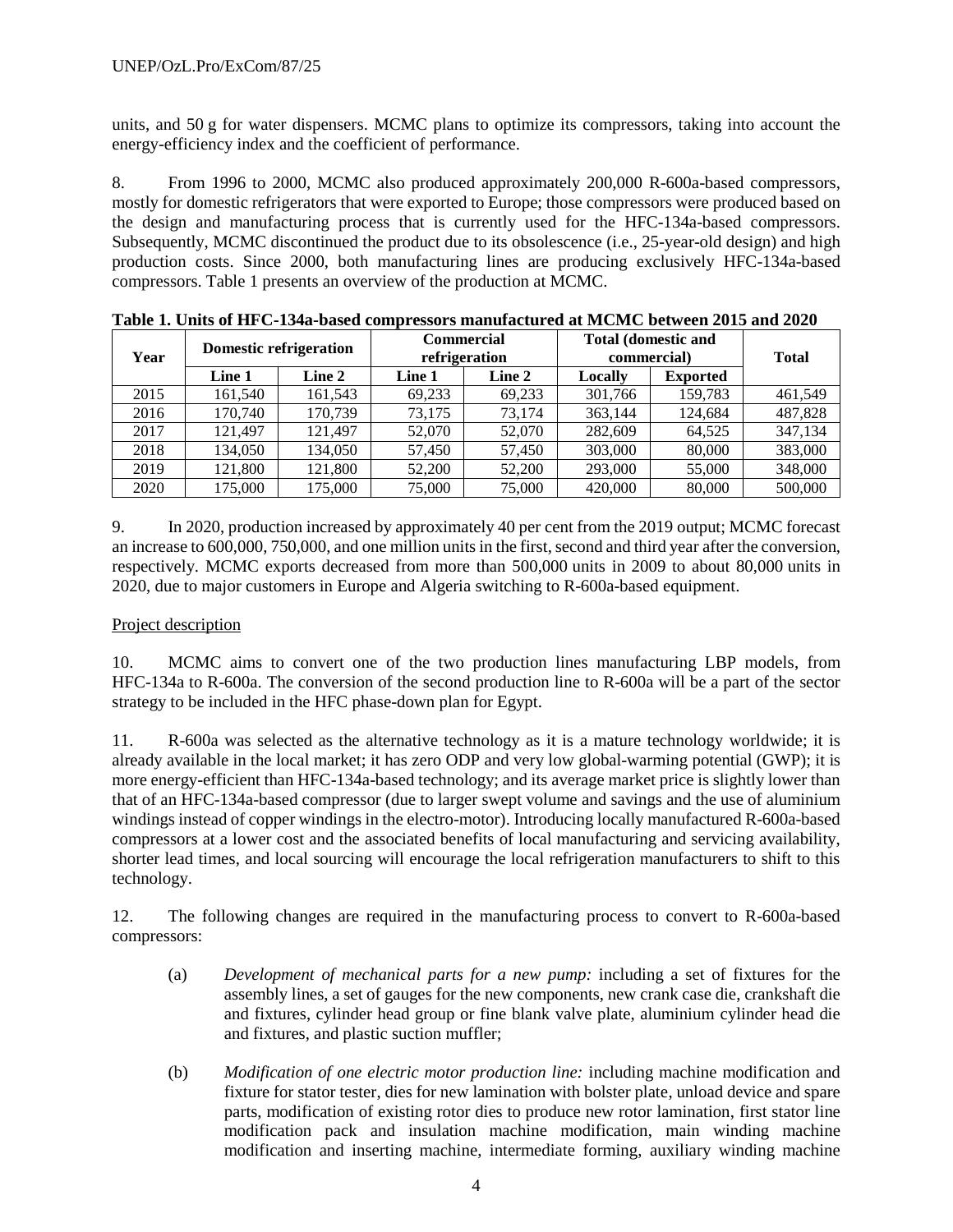modification and inserting machine, forming modification, and final forming;

- (c) *Upgrade of the suspension system to bottom support:* including special manual fixture for counterweight assembly, special manual fixture for rotor and crankshaft assembly, modification of a set of dies for new box and cover, new welding machine for bottom pins and foot straps, modification of a set of fixtures for the existing box welding machine, and a set of new gauges;
- (d) *Adaptations to the enterprise laboratories:* including modifications to the calorimeter as well as to the overload and locked rotor, and high-temperature test set for chambers; and
- (e) *Transfer of technical know-how for the new design:* including safety measures and the compressor performance design; technical assistance to purchase a new R-600a design and to carry out the necessary modifications for the machine conversion; and execution of the new design by the MCMC development team.

13. The project proposal also includes a component on market transformation, readiness and capacity-building to safely and efficiently deploy the R-600a-based technology at a commercial scale to all local manufacturers. This component, to be implemented by UNEP, includes the following two parts:

- (a) *A policy roadmap:* intended to review and update the existing regulations and institutional capacities to facilitate the introduction of R-600a-based refrigeration equipment at a commercial scale while avoiding the introduction of high-GWP-based domestic and stand-alone commercial refrigeration equipment; and
- (b) *A market readiness study:* intended to provide an analysis of the risks and safety considerations when converting to R-600a-based technology, including *inter alia*  transportation and storage of R-600a pre-charged final products, transportation and storage of R-600a cylinders (in non-manufacturing facilities), and servicing practices at end-users and within servicing workshops.

### Project costs and co-financing

### *Conversion cost*

14. The incremental capital costs (ICCs), as originally submitted, have been estimated at US \$3,300,000; of this amount, US \$1,799,600 (excluding funding adjustments due to foreign ownership) is requested from the Multilateral Fund, and US \$1,664,000 is a counterpart contribution by MCMC. The total ICCs are shown in Table 2.

| <b>Item</b>                                                               | Cost    |
|---------------------------------------------------------------------------|---------|
| Development of mechanical parts for a new pump                            |         |
| Set of fixtures for the assembly lines                                    | 60,000  |
| Set of gauges for the new components and others                           | 24,000  |
| New crank case die and fixtures                                           | 120,000 |
| New crankshaft die and fixtures                                           | 120,000 |
| Cylinder head group or fine blank valve plate                             | 12,000  |
| Aluminium cylinder head die and fixtures                                  | 24,000  |
| Plastic suction muffler                                                   | 12,000  |
| Subtotal development of mechanical parts for a new pump                   |         |
| Modification of one electric motor production line                        |         |
| Machine modification and fixture for stator tester                        | 60,000  |
| Dies for new lamination with bolster plate, unload device and spare parts | 240,000 |

**Table 2: ICCs of the conversion of one compressor production line at MCMC (US \$)**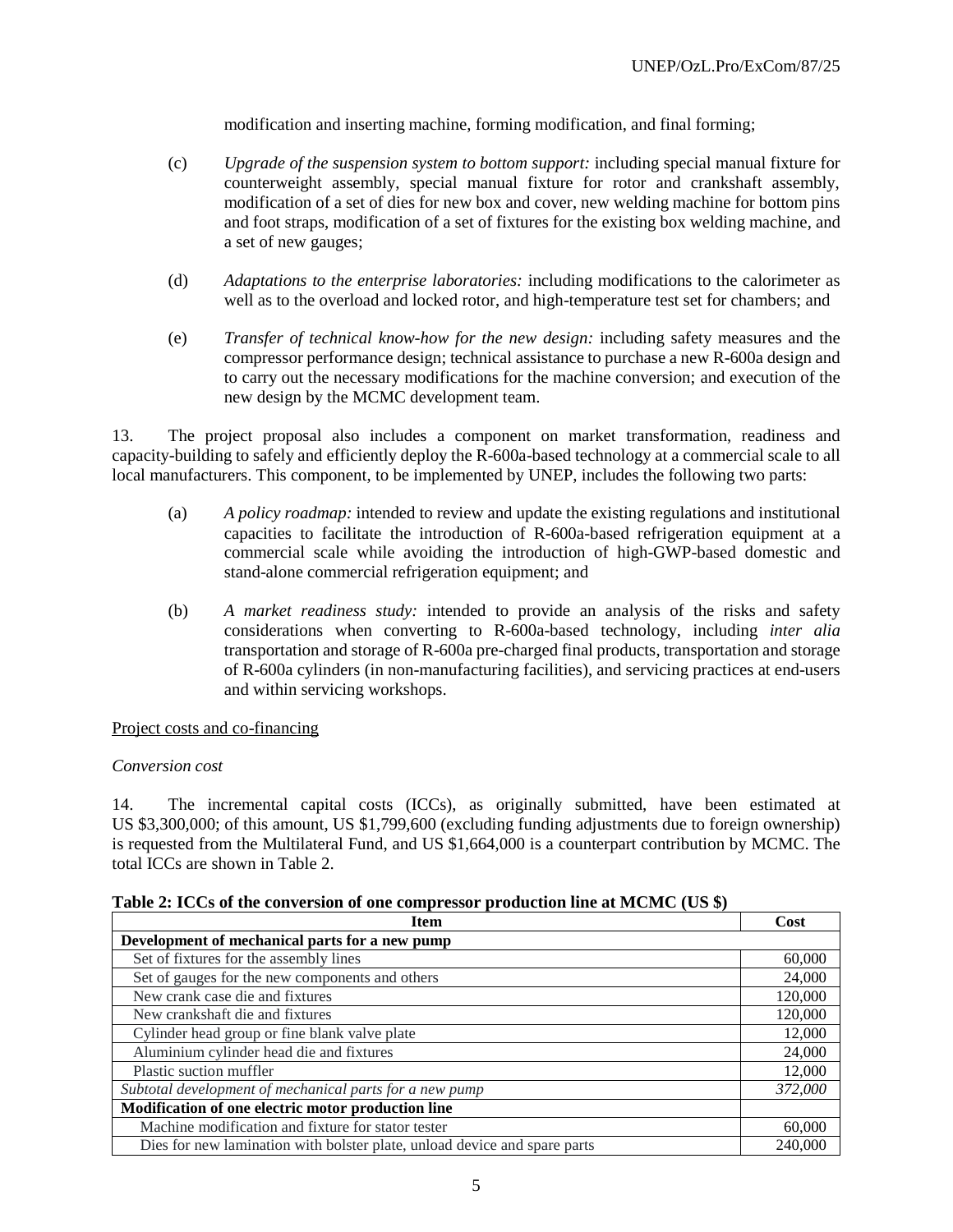| <b>Item</b>                                                                          | Cost        |
|--------------------------------------------------------------------------------------|-------------|
| Modification of existing rotor dies to produce new rotor lamination                  | 12,000      |
| First (out of two) stator line modification pack and insulation machine modification | 120,000     |
| Main winding machine modification and inserting machine                              | 372,000     |
| Intermediate forming                                                                 | 84,000      |
| Auxiliary winding machine modification and inserting machine                         | 372,000     |
| Forming modification                                                                 | 48,000      |
| Final forming                                                                        | 48,000      |
| Installation commissioning                                                           | 24,000      |
| Set of gauges                                                                        | 24,000      |
| Subtotal modification of one electric motor production line                          | 1,404,000   |
| Upgrade of the suspension system to bottom support                                   |             |
| Special manual fixture for counterweight assembly                                    | 60,000      |
| Special manual fixture for rotor and crankshaft assembly                             | 120,000     |
| Modification of a set of dies for new box and cover                                  | 180,000     |
| New welding machine for bottom pins and foot straps                                  | 180,000     |
| Modification of a set of fixtures for the existing box welding machine               | 60,000      |
| Set of new gauges                                                                    | 48,000      |
| Subtotal upgrade of the suspension system to bottom support                          | 648,000     |
| Adaptations to the enterprise laboratories                                           |             |
| Calorimeter modification                                                             | 180,000     |
| Overload and locked rotor modification                                               | 120,000     |
| High-temperature test set for chambers                                               | 36,000      |
| Subtotal adaptations to the enterprise laboratories                                  |             |
| Transfer of technical know-how for the new design                                    |             |
| Subtotal transfer of technical know-how for the new design                           | 540,000     |
| <b>Total ICCs</b>                                                                    | 3,300,000   |
| Co-financing                                                                         | (1,664,000) |
| Contingency (10%)                                                                    | 163,600     |
| Total ICCs before deduction for non-Article 5 ownership                              | 1,799,600   |

15. No incremental operational costs (IOCs) are being requested. Based on the material use for manufacturing an R-600a-based compressor, MCMC estimates potential savings of US \$1.66 per unit. Accordingly, the enterprise plans to sell R-600a-based compressors at a lower price than HFC-134a-based compressors to be competitive in the market. Detailed information on the resulting ICCs and IOCs will be provided upon completion of the conversion, as per decision 78/3(g).

# *Technical assistance cost*

16. The technical assistance component to be implemented by UNEP amounts to US \$53,000, consisting of US \$35,000 for the market assessment study and US \$18,000 for the policy roadmap.

### *Total cost*

17. The total cost of the project to the Multilateral Fund, after deducting foreign ownership and considering the counterpart funding from MCMC, amounts to US \$1,781,158, as summarized in Table 3.

| Table 5. Total cost of the MCMC conversion project as submitted (OS \$) |             |
|-------------------------------------------------------------------------|-------------|
| Item                                                                    | Cost        |
| <b>ICCs</b>                                                             | 3,300,000   |
| Co-financing from the enterprise                                        | (1,664,000) |
| Contingency (10%)                                                       | $*163,600$  |
| Awareness programme and market readiness assessment by UNEP             | 53,000      |
| Total cost                                                              | 1.852.600   |

| Table 3. Total cost of the MCMC conversion project as submitted (US \$) |  |  |
|-------------------------------------------------------------------------|--|--|
|-------------------------------------------------------------------------|--|--|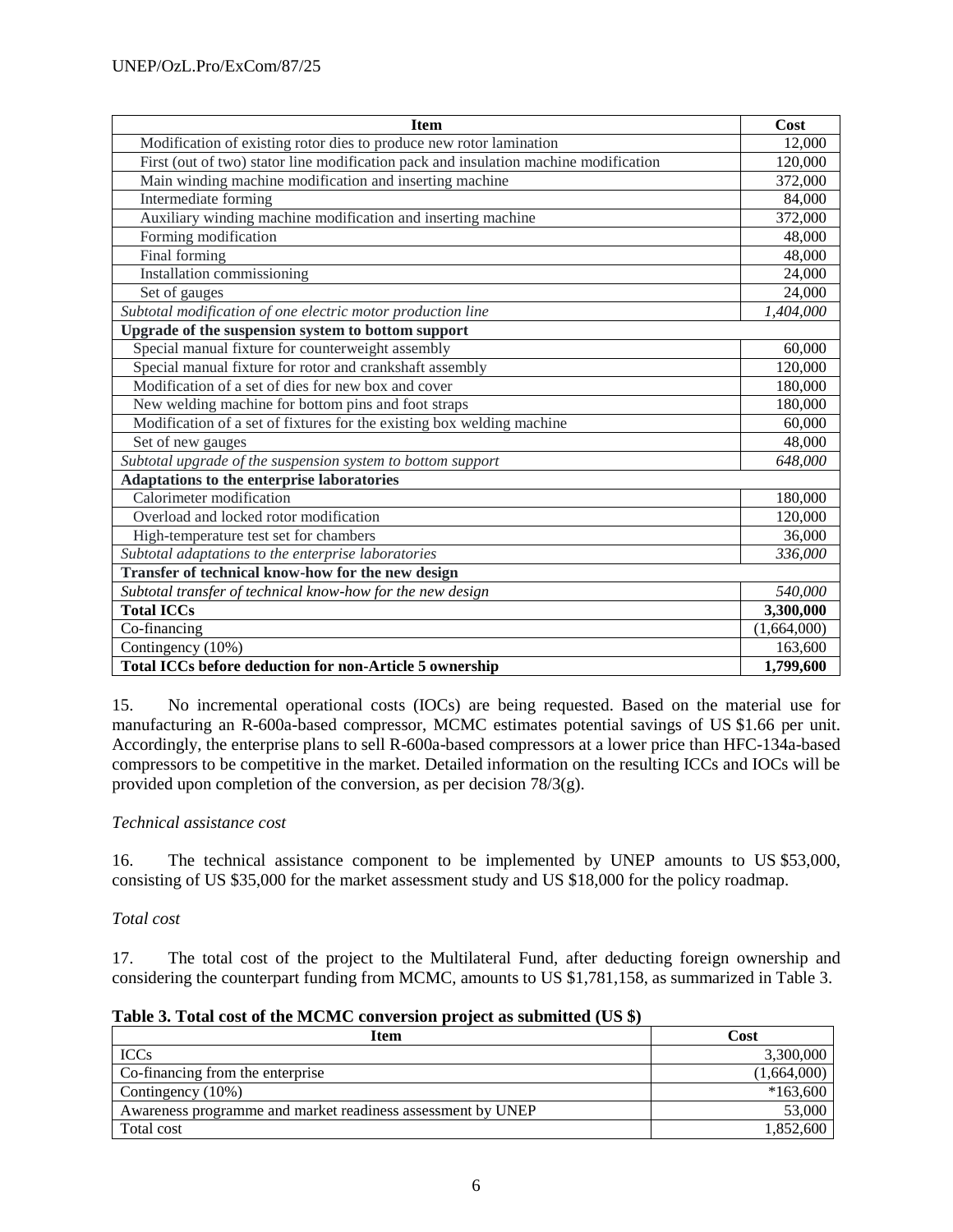| <b>Item</b>                                               | Cost         |  |
|-----------------------------------------------------------|--------------|--|
| Deduction for non-Article 5 ownership $(10.61\%)^3$       | $*(190,938)$ |  |
| Deduction for exports to non-Article 5 countries $(7%)^4$ |              |  |
| <b>Total project cost</b>                                 | 1,661,662    |  |
| Agency support costs                                      | 119,496      |  |
| <b>Grand</b> total                                        | 1,781,158    |  |
| Indirect HFC phase-out associated to the project (mt)     | 150          |  |
| Cost-effectiveness (US $\frac{8}{kg}$ )                   | 11.87        |  |

\*The Secretariat notes that the 10 per cent contingency and the 10.61 per cent deduction for non-Article 5 ownership in the project proposal, as submitted, were calculated after deducting the co-financing rather than based on the overall cost of the project. Corrected calculation is provided in Table 4.

18. The project will be implemented over a period of 24 months.

19. The project will indirectly eliminate an annual consumption of 150 mt  $(214,500 \text{ mt } CO_2\text{-eq})$  of HFC-134a. The energy efficiency of R-600a-based compressors is estimated to improve by about 45 to 60 per cent through improved energy-efficient performance design.

# **SECRETARIAT'S COMMENTS AND RECOMMENDATION**

# **COMMENTS**

### *Eligibility for HFC investment projects*

20. The Secretariat has reviewed the project proposal on the basis of the current policies of the Multilateral Fund, decisions of the Executive Committee relating to HFC investment projects (decisions 78/3(g), 79/45, 81/53 and 84/53) and similar approved conversion projects for CFC and HFC phase-out.

21. The project proposal includes an official letter from the Government of Egypt with the commitment required in decision 78/3(g), indicating that the Government is making every effort to ratify the Kigali Amendment as soon as possible, in line with decision 79/45. The Government is aware that, if the project is approved by the Executive Committee:

- (a) No further funding will be available until the instrument of ratification of the Kigali Amendment has been received by the depositary at the United Nations Headquarters in New York; and
- (b) Any reduction in HFC consumption will be deducted from any starting point for aggregate reductions on HFC consumption that may be agreed in the future.

22. While the present project proposal does not come under one of the priority sectors identified in decision 84/53,<sup>5</sup> the Secretariat notes that conversions of compressor manufacturing lines to R-600a technology had previously been approved as project components for HFC-134a-based domestic refrigeration manufacturing enterprises that converted to R-600a technology in Bangladesh<sup>6</sup> and Mexico.<sup>7</sup> The Secretariat further notes that the project is in the African region and relates to an enterprise that

 $\overline{a}$ 

<sup>&</sup>lt;sup>3</sup> Applied only on the investment component associated to the enterprise.

<sup>4</sup> In line with existing policies, where exports to non-Article 5 countries correspond to or are less than 10 per cent of total production, the total incremental costs shall be covered (document UNEP/OzL.Pro/ExCom/15/45, paragraphs 146-147).

 $5$  Decision 84/53 allows for the submission of HFC investment project proposals up to the 87<sup>th</sup> meeting, prioritizing the stationary air-conditioning, commercial refrigeration and mobile air-conditioning sectors.

<sup>6</sup> UNEP/OzL.Pro/ExCom/80/32

<sup>7</sup> UNEP/OzL.Pro/ExCom/81/45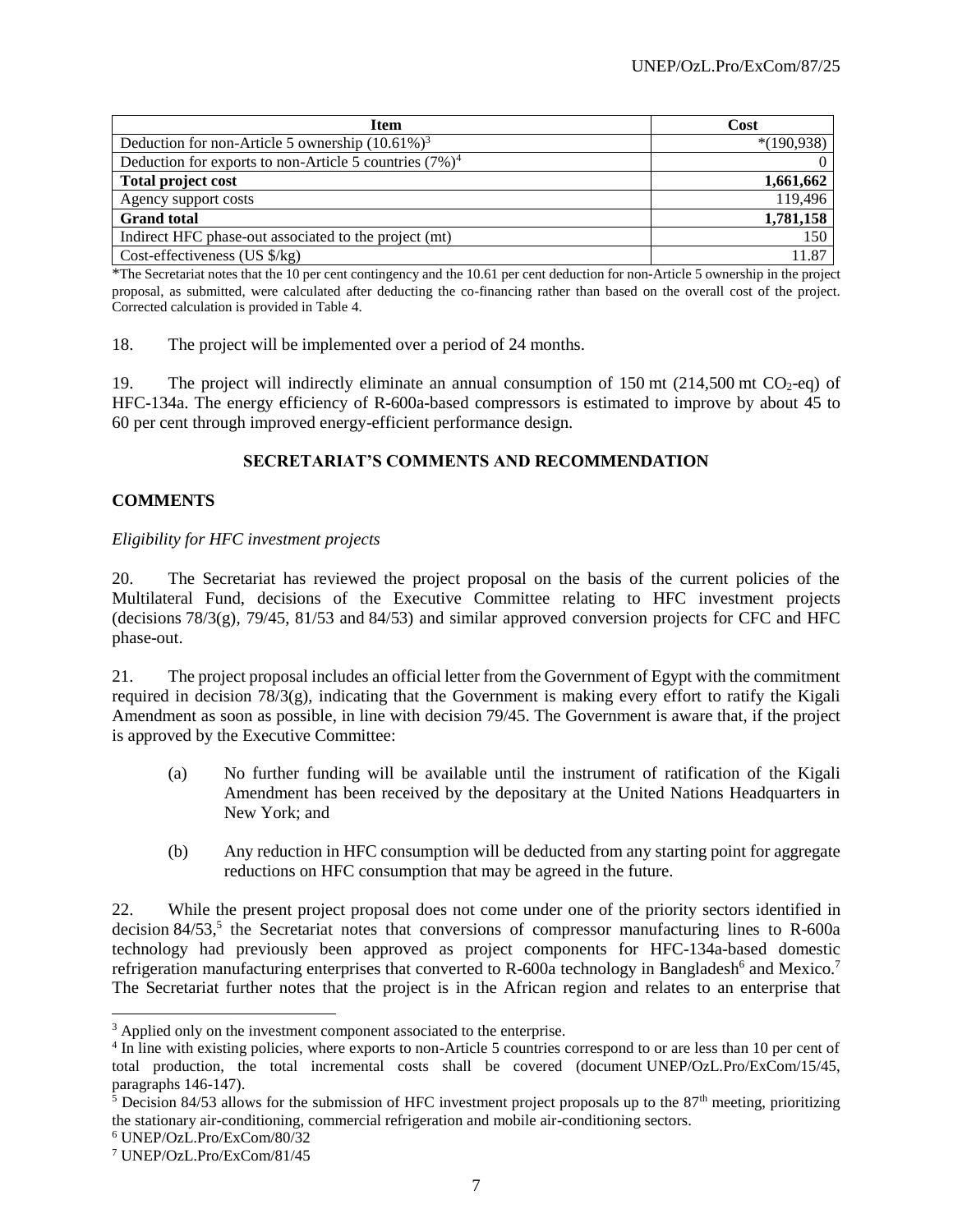exclusively manufactures compressors and supplies them to domestic and stand-alone commercial refrigeration manufacturing enterprises located in Egypt and in the region, and that these refrigeration manufacturing enterprises might decide to convert their production lines to R-600a technology once the enterprise under the project supplies R-600a-based compressors at a lower cost than the HFC-134a-based compressors, reducing the future demand for HFC-134a for servicing purposes. In addition, the conversion to R-600a technology will contribute to mitigating climate change, as energy consumption will be substantially decreased due to an increase in the energy efficiency of the units. Further, the project will provide detailed information on the costs for the conversion of compressors from HFC-134a to R-600a refrigerant, and its impact on the IOCs of domestic and stand-alone commercial refrigeration conversions, available in several Article 5 countries.

### *Second-stage conversion*

23. The Secretariat notes that MCMC received funding from the Multilateral Fund at the 8<sup>th</sup> meeting of the Executive Committee (1992) to convert from CFC-12-based compressors to HFC-134a-based compressors. As such, the Secretariat considers that the present conversion would fall under paragraph 18(b) of decision XXVIII/2, and would therefore be eligible for funding.

### *MCMC's competitiveness in the market*

24. The Secretariat requested additional clarification on the competitiveness of MCMC in light of the competition from international compressor manufacturers, noting that at present, compressors imported from China and Brazil dominate the market, and that the independent technical review undertaken by UNIDO indicated that the cost of manufacturing R-600a-based compressors in large-scale manufacturing enterprises in other regions would be lower than that of locally manufactured compressors, even after taking into consideration transportation and other additional expenses.

25. UNIDO explained that the price of the compressor was not the only consideration in selecting the compressor supplier. MCMC, as the only local supplier of compressors, is suited to tackle challenges associated with imported compressors by offering a shorter lead time for product availability, not requiring hard currency for payments, and providing after-sales service, technical support and spare parts. Purchasing from MCMC also represents savings to local refrigeration manufacturers, as they do not need to maintain high inventory levels of compressors. At present, despite competition from lower-priced imported HFC-134a-based compressors, MCMC still maintains a significant market share. Further, the R-600a-based compressors to be produced by MCMC are expected to have a lower cost than the currently produced HFC-134a-based compressors, and MCMC aims to be able to achieve additional cost reductions with a decrease in the amount of material required for production, and an increase in the production output. The Secretariat notes that despite reduction in production in the last 10 years, especially with regard to compressors destined for export, MCMC has been in operation for more than 30 years, with an increase in production in 2020 as compared to the previous five years. Nevertheless, the enterprise would face strong competition in the market and would need to continue to work on cost reduction to sell their products competitively in the market.

# *Impact of the project in the domestic and stand-alone commercial refrigeration manufacturing sector*

26. As submitted, the project proposes to reduce by 150 mt the total consumption of HFC-134a used in the manufacturing of refrigeration equipment in Egypt. Noting that the actual phase-out would occur only when the refrigeration manufacturers would be converted to an alternative technology, rather than when the compressor manufacturer has converted, the Secretariat enquired how it could be assured that after conversion of the compressor manufacturing enterprise, the local manufacturers of domestic and commercial refrigerators would undertake their conversions so that the HFC phase-out claimed by the project would effectively take place.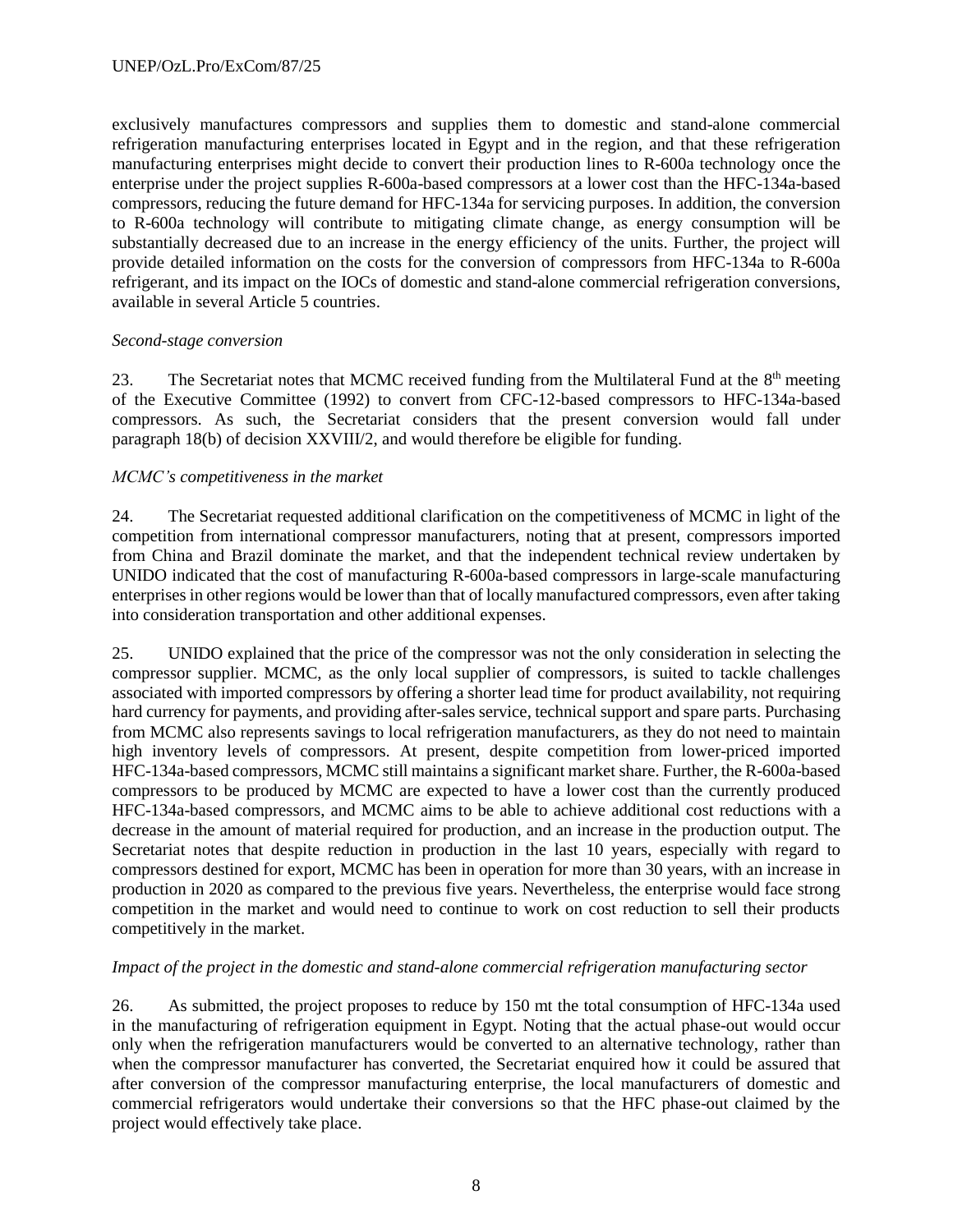27. UNIDO explained that the Government of Egypt is committed to prioritizing the domestic and stand-alone commercial refrigeration manufacturing sector in its plan to address the phase-down of HFCs. The conversion of this sector will be part of stage I of the HFC phase-down strategy. UNIDO, on behalf of the Government of Egypt, submitted to the 87<sup>th</sup> meeting a funding request for the preparation of the sector plan for the conversion of HFC-134a to R-600a in the domestic and stand-alone commercial refrigeration manufacturing sector. However, as the country has not ratified the Kigali Amendment, the request was removed from UNIDO work programme. UNIDO will resubmit it, along with the preparation request for the HFC phase-down plan, as soon as Egypt ratifies the Kigali Amendment, a process expected to be completed before the end of 2021.

28. In the meantime, the Government of Egypt is already discussing with local manufacturers the conversion strategy for the sector, which would include *inter alia* technical support to the manufacturers; the conversion of MCMC; regulatory tools supporting the conversions; market acceptance activities; training for the after-sales service; and logistical activities related to the safe handling of R-600a. It is expected that the full conversion of the sector could take place within three to four years.

29. UNIDO also explained that the early conversion of this sector in Egypt could have an impact on limiting the growth of HFC consumption in the coming years due to an increase in demand for refrigeration equipment aligned with the country's urban development plan that has been underway for the last five years. The plan comprises urban projects including a new capital and around 40 new cities, settlements and city extensions, with millions of new houses scheduled to enter the market within the next three years.

30. The Secretariat acknowledges that the conversion of MCMC is a key element of the sector plan for the phase-out of HFC-134a in the domestic and stand-alone commercial refrigeration manufacturing sector, but under the current policy framework, at present Egypt can only submit an individual investment project rather than the entire sector plan. However, the Secretariat is concerned that by associating the funding of the phase-out of 150 mt of HFC-134a to the compressor manufacturer, once this tonnage is deducted from the starting point for sustained reductions in HFC consumption, it cannot be funded again for the enterprises in the domestic and stand-alone commercial refrigeration manufacturing sector once the sector plan is submitted. In case the consumption by eligible enterprises in the sector is below 150 mt, there would be no additional funding available for the conversion of those enterprises.

31. In addressing the Secretariat's concern, UNIDO indicated that the consumption of HFC-134a in the domestic and stand-alone commercial refrigeration sector was expected to be above 150 mt, and confirmed the Government's understanding of the potential funding implications for allocating the 150 mt of HFC-134a to the compressor manufacturer rather than to the manufacturers of domestic and stand-alone commercial refrigerator equipment, including the possibility of low availability of funds for these enterprises, if during the preparation of the sector plan it was determined that the eligible consumption of HFC-134a was below 150 mt.

32. The Government of Egypt indicated that there was enough awareness to convert the entire domestic and stand-alone commercial refrigeration sector to R-600a-technology, and that the conversion of the compressor manufacturer would only accelerate this process. Furthermore, domestic and stand-alone commercial manufacturing enterprises agreed with the commitment to shift to R-600a and stressed the urgent need for technical assistance and risk assessment in the manufacturing and after-sales service sub-sectors.

# *Sustainability of the conversion*

33. Noting that one out of two manufacturing lines will be converted by the project, that both lines are able to produce HFC-134a-based compressors, and that both lines are operating below maximum capacity and could at any time increase production based on market needs, the Secretariat expressed a concern on the long-term sustainability of the conversion; for example, the enterprise could be producing the same or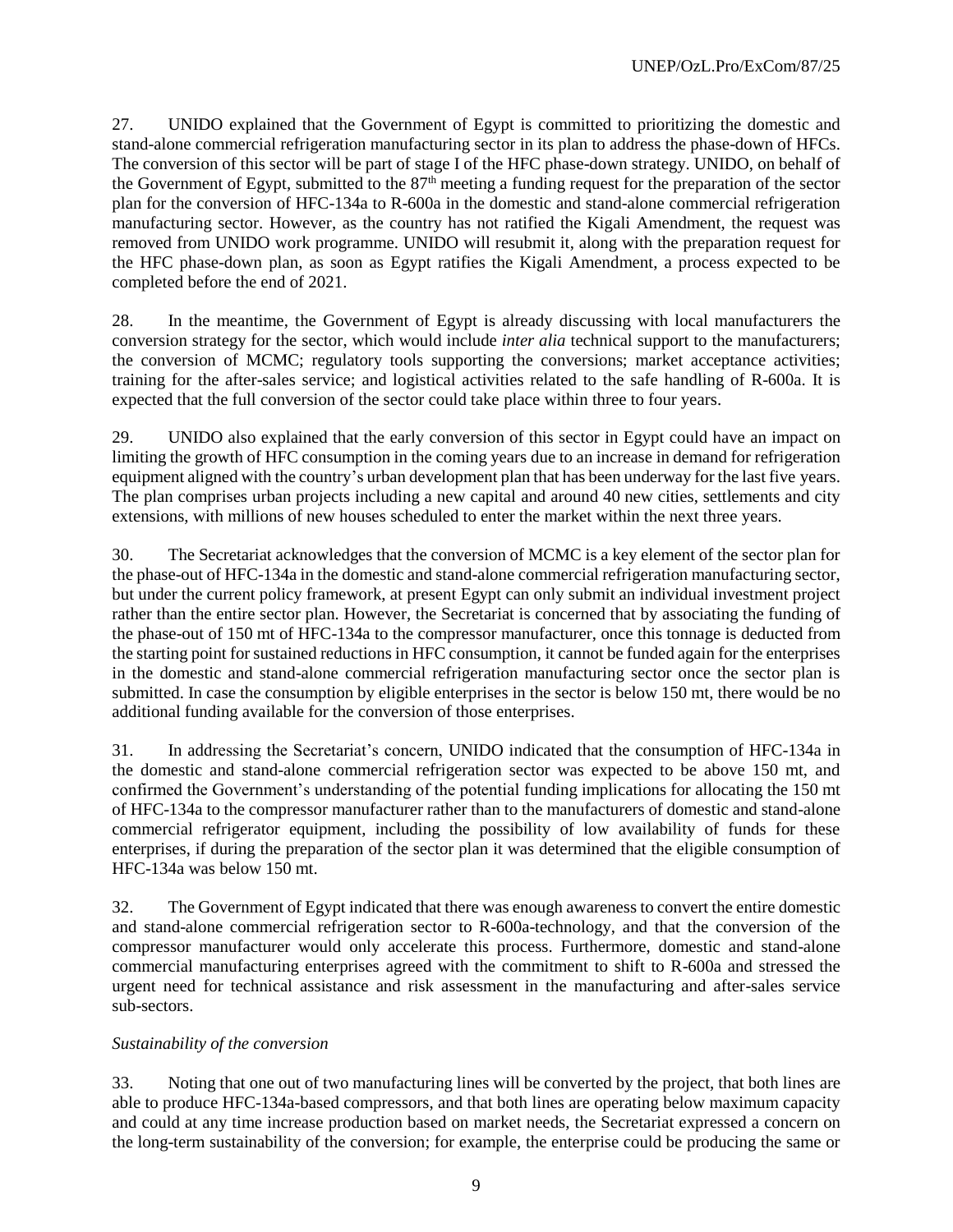even a larger number of HFC-134a-based compressors, several years after the conversion of the line to R-600a technology. In addressing this concern, UNIDO, on behalf of the Government of Egypt, agreed on the following path to ensure that the funding being provided by the Multilateral Fund will result in the phase-out of the manufacturing of HFC-134a-based compressors and associated indirect phase-out of 150 mt of HFC-134a:

- (a) Conversion of the assisted manufacturing line at MCMC will be completed within two years after the project has been approved, and information on incremental costs will be submitted, as per decisions 78/3 (g) and 79/45;
- (b) Commitment to stop the manufacturing and sales of HFC-134a-based compressors for the manufacturing of new domestic and stand-alone commercial refrigeration units and to render unusable the capacity of manufacturing HFC-134a-based compressors in the converted line, no later than 1 January 2025;
- (c) Commitment to limit the annual manufacturing of HFC-134a-based compressors to no more than 150,000 units per year between 2025 and 2027, and no more than 100,000 units per year in 2028 and 2029, exclusively to serve the existing HFC-134a-based equipment;
- (d) Commitment to stop the manufacturing and sales of all HFC-134a-based compressors and to render unusable the second line's capacity to manufacture HFC-134a-based compressors no later than 1 January 2030, at no additional cost to the Multilateral Fund; and
- (e) Commitment to implement regulatory measures to promote the introduction of compressors based on R-600a and other low-GWP refrigerants in the domestic and commercial stand-alone appliances manufacturing sector no later than 2025.

### *UNEP component on market transformation, readiness and capacity-building*

34. The Secretariat explained that decision 78/3(g) referred to HFC-related projects in the manufacturing sector only, without prejudice to different kinds of technology, and hence that the component relating to market transformation, readiness and capacity building estimated at US \$53,000 could not be considered under the present project. UNIDO and UNEP agreed to withdraw this project component and to examine opportunities for implementing the capacity-building activities with the aid of other funding sources, including the HFC-134a phase-down plan for Egypt.

### *Energy efficiency of R-600a-based compressors*

35. UNIDO explained that the conversion to R-600a would automatically result in manufacturing more energy-efficient compressors, and that optimizing the new R-600a-based compressor designs would create an opportunity to further improve energy efficiency by about 45 to 60 per cent. This would require additional research and development efforts and investments by MCMC; and as per the current proposal, the coefficient of performance is expected to increase from the current level of about 1.00-1.20 to about 1.60-1.75.

# *Proposed costs and agreed level of funding*

36. The incremental costs proposed for the conversion at MCMC were, to a large degree, aligned with those of previous compressor manufacturing projects approved by the Executive Committee.

37. The Secretariat compared the costs of the present project with those of another compressor conversion project whose implementation was completed in 2020 and requested clarification on the costs associated with changes in the manufacturing facility (e.g., compressor motor, piston, crankshaft and other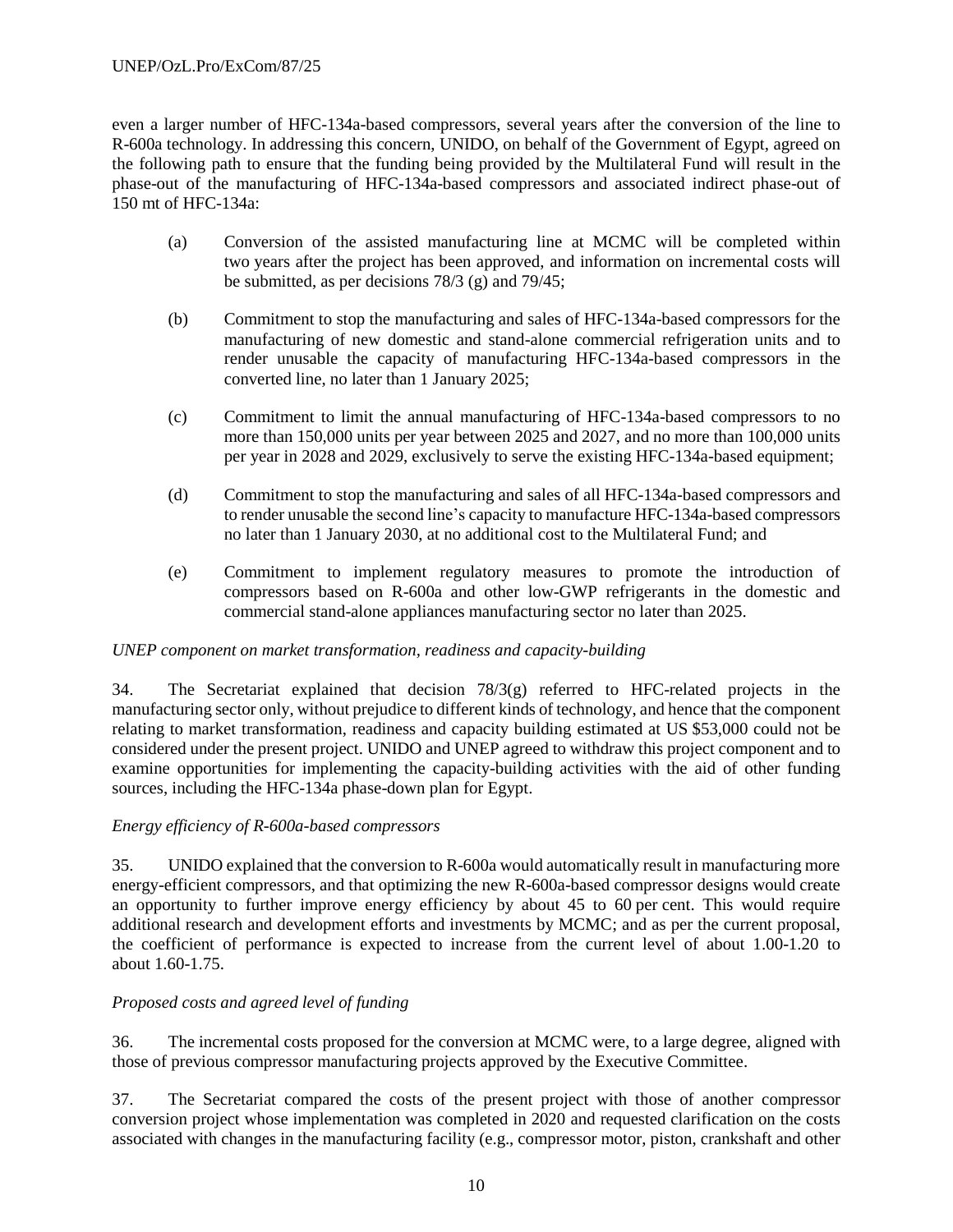components), in product redesign, testing facilities and training. UNIDO clarified that MCMC would provide co-financing for the modification of the electric motor and for laboratory equipment. Following the discussions, the agreed incremental costs for conversion of the compressor manufacturing process amount to US \$1,305,536, to phase out 150 mt  $(214,500 \text{ mt } CO_2$ -equivalent) of HFC-134a, as shown in Table 4. Co-financing by the enterprise would contribute to most of the costs related to the electric motor and laboratory adaptations.

| <b>Item</b>                                                                  | As submitted | As agreed   |
|------------------------------------------------------------------------------|--------------|-------------|
| Development of mechanical parts for a new pump and upgrade of the suspension | 1,020,000    | 1,020,000   |
| system to bottom support                                                     |              |             |
| Modification of one electric motor production line                           | 1,404,000    | 1,404,000   |
| Adaptations to the enterprise laboratories                                   | 336,000      | 336,000     |
| Transfer of technical know-how for the new design                            | 540,000      | 260,000     |
| <b>Total ICCs</b>                                                            | 3,300,000    | 3,020,000   |
| Contingency (10%)                                                            | 330,000      | 302,000     |
| Total ICCs before deduction for non-Article 5 ownership                      | 3,630,000    | 3,322,000   |
| Deduction for non-Article 5 ownership                                        | (385, 143)   | (352, 464)  |
| <b>Total cost</b>                                                            | 3,244,857    | 2,969,536   |
| Co-financing                                                                 | (1,664,000)  | (1,664,000) |
| <b>Total investment component</b>                                            | 1,580,857    | 1,305,536   |
| Awareness program and market readiness assessment by UNEP                    | 53,000       |             |
| <b>Grand Total</b>                                                           | 1,633,857    | 1,305,536   |

**Table 4. Agreed incremental costs for the conversion of compressor manufacturing components (US \$)**

### **2019–2021 business plan**

38. This project is included in the 2021–2023 business plan of the Multilateral Fund at a value of US \$1,605,000, to phase out 150 mt of HFC-134a. The Secretariat notes that after the adjustments to the cost, the funding requested, including agency support costs, is US \$208,076 below the value included in the business plan.

### **RECOMMENDATION**

- 39. The Executive Committee may wish to consider:
	- (a) Noting the project proposal for the conversion of a compressor manufacturing facility from HFC-134a-based compressors to R-600a-based compressors at Misr Compressor Manufacturing Co. (MCMC) in Egypt, contained in document UNEP/OzL.Pro/ExCom/87/25;
	- (b) Approving the project proposal referred to in sub-paragraph (a) above in the amount of US \$1,305,536, plus agency support costs of US \$91,388 for UNIDO, on the understanding:
		- (i) That no further funding for HFC phase-down projects would be available until the instrument of ratification by the Government of Egypt had been received by the depositary at the Headquarters of the United Nations in New York;
		- (ii) That 150 metric tonnes (mt)  $(214,500 \text{ mt } CO_2$ -eq) of HFC-134a would be deducted from the starting point for sustained aggregate reduction of HFCs once the starting point had been established;